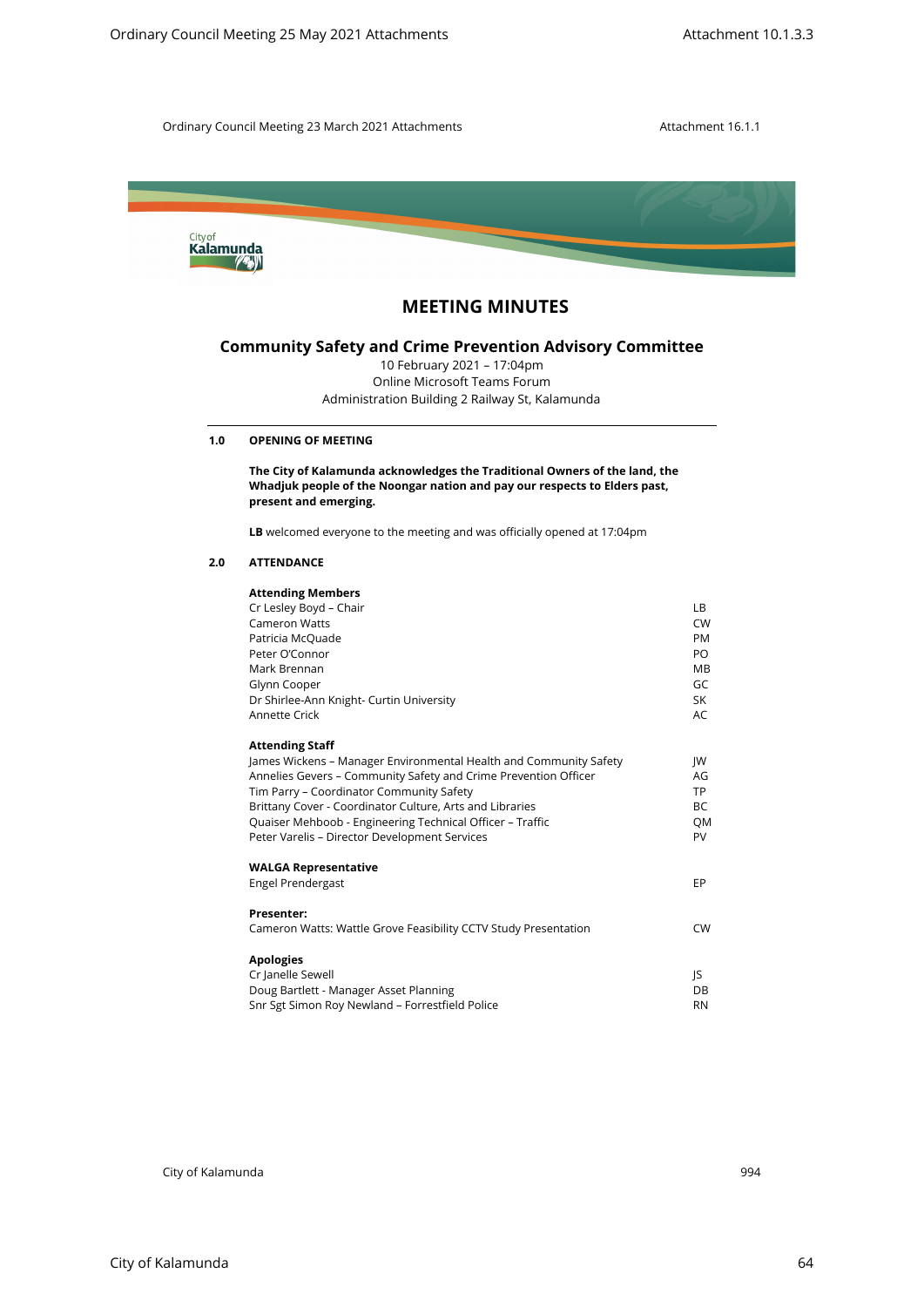

#### **5.0 BUSINESS ARISING FROM PREVIOUS MEETING**

## **5.1 Program update: Outer Metro Arts Project & High Wycombe Train Station Art Mural**

#### **Outer Metro Art Grant Program Summary:**

The City of Kalamunda has successfully secured funding through DLGSCI to deliver a series of creative workshops in partnership with Yirra Yaakin Aboriginal Theatre Company to explore the dangers of drug addiction for young people living within the City of Kalamunda. At the conclusion of the workshops, Yirra Yaakin Aboriginal Theatre Company will remount and perform their work 'Ice Land' which will be presented in collaboration with the workshop participants at the Kalamunda Performing Arts Centre. Participants will work towards creating a piece of performance art (art form to be determined by participants), which will then be performed at a private showcase for friends and family, or as a pre- or post-show event as part of the Ice Land – A Hip h'Opera performance on 26 and 27 March. The City of Kalamunda will work closely with existing youth service providers, local indigenous groups, local schools, police, and relevant internal departments to encourage participation. The workshop can accommodate up to 20 young people.

#### **High Wycombe Train Station Art Mural:**

Young people from the City of Kalamunda have been invited to brainstorm, design, and install a large new outdoor mural as part of the Forrestfield-Airport Link project. A 40m-long wall at Ibis Place, near the new High Wycombe Station site, will be the blank canvas for the piece of art, which will provide a unique entry statement to the station precinct. An expression of interest process was open for young people wanting to be part of the Ibis Place Youth Art Project, which will collaborate with an established artist to plan and design the installation. The well-established Right Track program was all about fostering a positive relationship between youth, Perth's public transport network and the people who work on it. The project is a collaboration between the Public Transport Authority's Right Track program and the City of Kalamunda. All young people aged 12 to 25 who have an interest in creative arts and community development who live, work, or have a connection to the City of Kalamunda are eligible to apply for the art committee. Participation in the project will be required between November 2020 and May 2021. Action: The Committee notes the information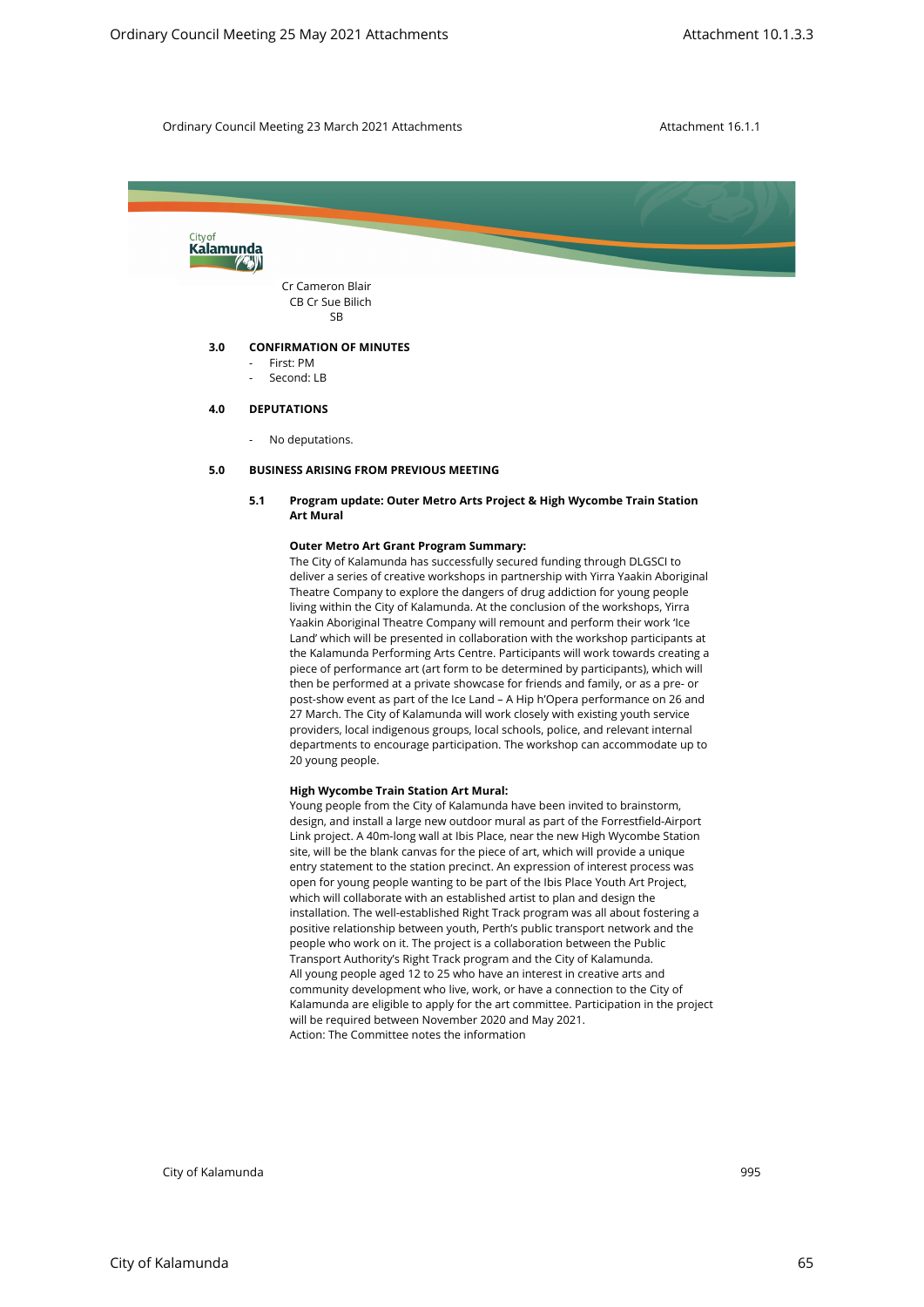

**Primary outcome and recommendation:**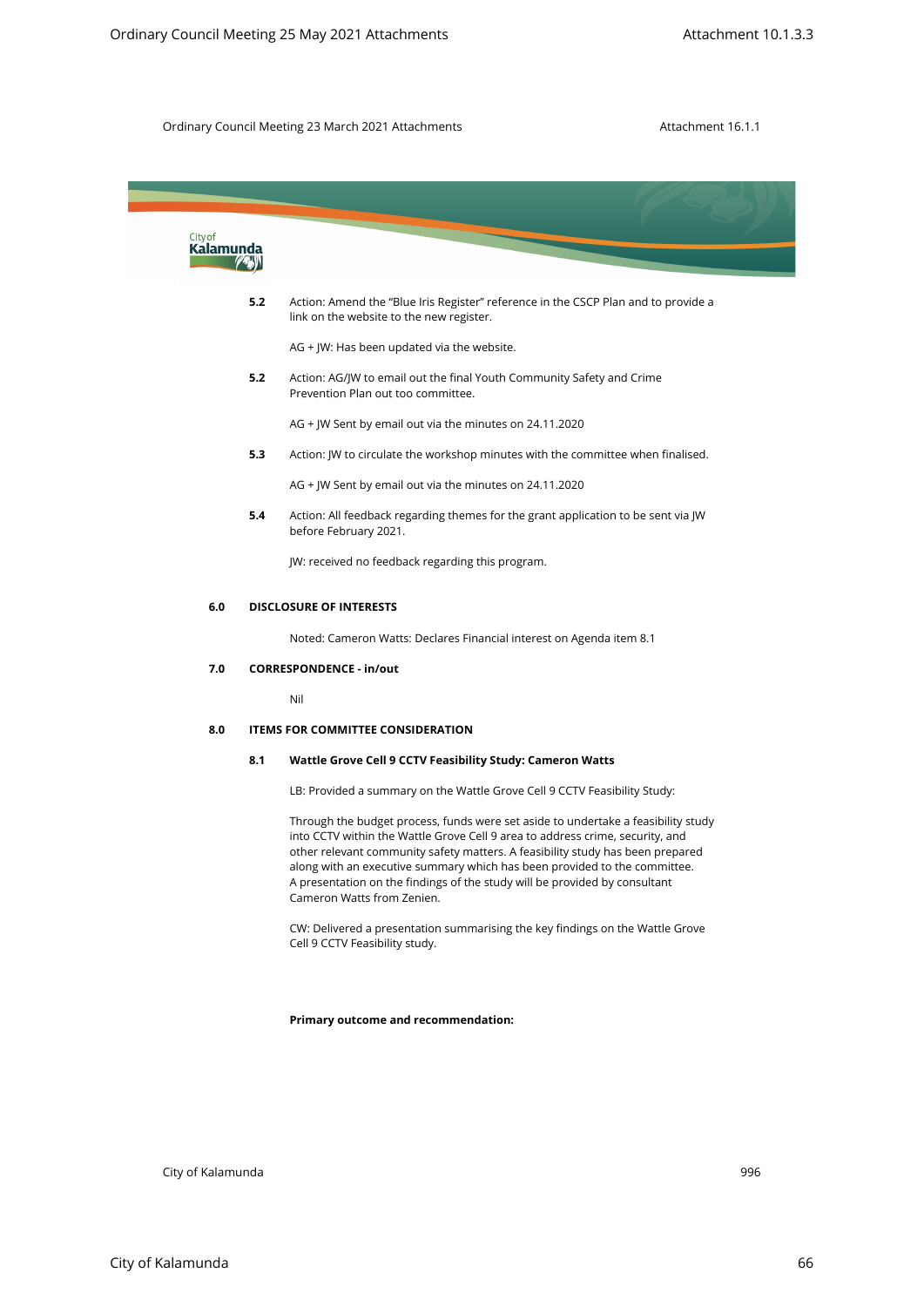

The City Community Safety and Crime Prevention Committee to discuss and investigate the proposed idea of a Community Security Patrol service. Discussions to include how such an initiative fits in with the Community & Safety Crime Prevention Plan and estimated City of Kalamunda specific costs to be drafted. Information from other LGA's currently offering this service to be gathered and provided to the Committee for discussion. Findings and recommendations from this process to be presented to Council as appropriate. Zenien estimate cost of between \$400,000 and \$450,000 ex GST – Per Vehicle Per year. Consideration of Security an Emergency Services Levy.

### **Other Recommendations and findings:**

- Traditional CCTV Not recommended for Wattle Grove Cell 9 area
- Discuss/Research the option of a CCTV Subsidy program (Similar to Town of Victoria Park)
- Explore the options and funding sources for the proposed ANPR option (Joining the WA Police LPR Mesh Program). Discuss with relevant stakeholders for support/approval.

Look at options for reducing access to the area via roads, reserves and railway etc. (e.g.: Better fencing and physical security measures)

MB: Is that 7 days a week or just need weekends?

CW: Open to discussing that, further statistics from police when core areas are having anti-social behaviours. Night-time burglaries, vast majority were midafternoons, like Kalamunda, opportunists came around when people are at work. City of Belmont have a subsided grant, alarm systems for residents. The alarm would call the security service and the owner, it would take 8 minutes for the patrol to come to the residence. Optimising that you can also register for when you are on holidays. Security Guards can come around to check on the house. Something to discuss and find funding for regarding security levy on rates. These levies vary substantially different between councils. Circulary Council Meeting 25 May 2021 Attachments<br>
Uniform (2.3.83<br>
Uniform City of Kalamunda 2021 Attachments<br>
2022 Ordinary Council Meeting 25 May 2021 Attachments<br>
Procedure Representation of Convenience Representation

### **Resolution**

Community Safety and Crime Prevention Committee endorses the following resolutions:

- 1. NOTE the findings of the Wattle Grove Cell 9 CCTV Feasibility Study prepared by Zenian.
- 2. ENDORSE the recommended strategies for consideration by Council as part of future budget deliberations.
- 3. REQUEST additional information and cost estimates be reported to CSCPAC and Council around installing CCTV on Ranger vehicles.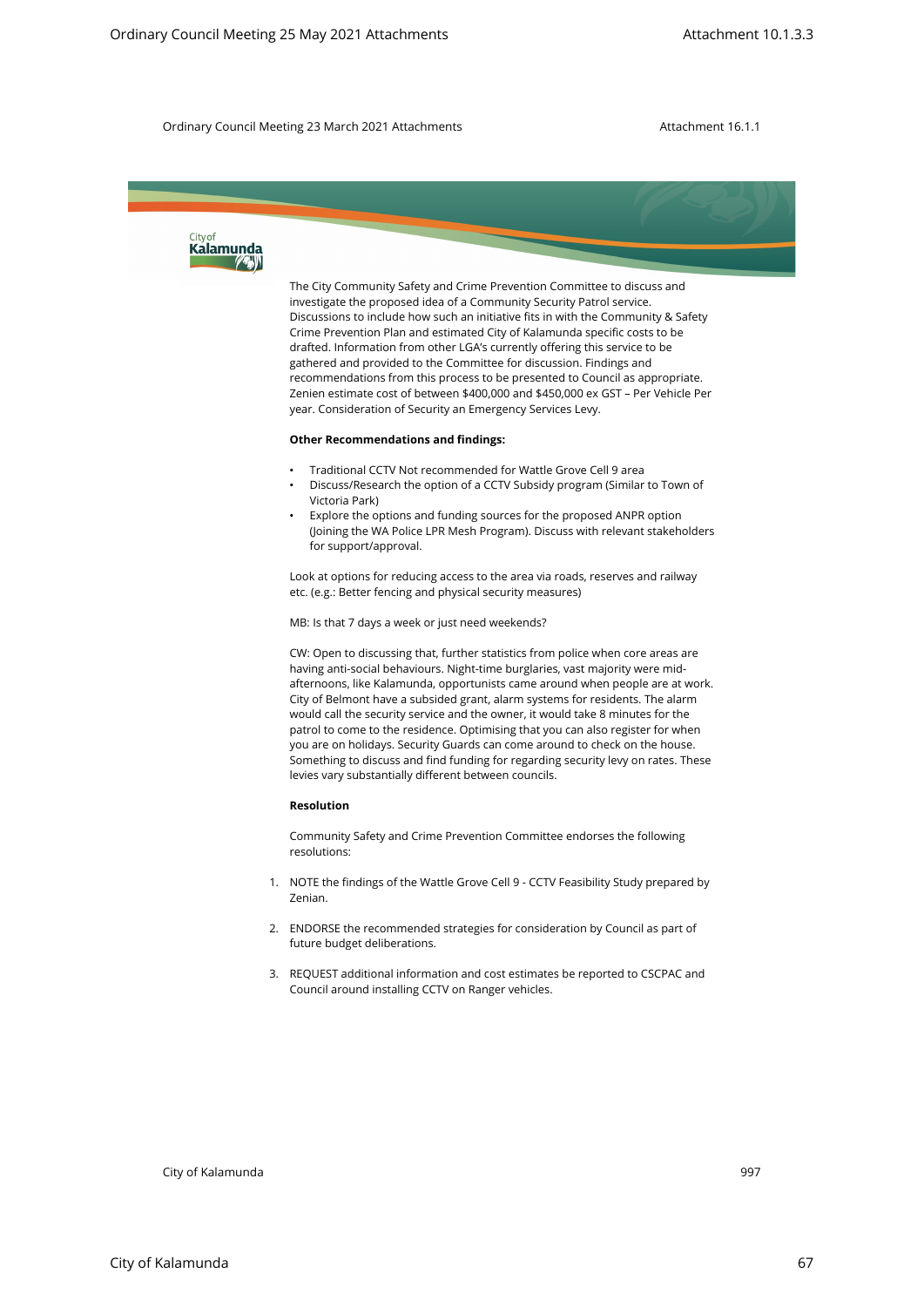

| - Cr Lesley Boyd – Chair                                        |                |
|-----------------------------------------------------------------|----------------|
| Cameron Watts: Wattle Grove Feasibility CCTV Study Presentation | <b>CW</b>      |
| - Mark Brennan                                                  | M <sub>R</sub> |
| - Annette Crick                                                 | AC.            |
| - Glynn Cooper                                                  | GC             |

### **8.2 Zig Zag Engagement Report: Qaiser Mahboob (QM) Presented the findings of the community engagement report.**

The Future of Zig Zag Scenic Drive: Consideration of advice by Community Safety and Crime Prevention Advisory Committee.

QM: Zig Zag Scenic Drive (ZZSD) originally was part of the railway track built to transport timber to Midland Railway workshops in early 20<sup>th</sup> Century. Long history of anti-social behaviour, hooning, littering and environmental damage. Measures undertaken in 2014 temporarily reduced the impacts but by late 2019, antisocial behaviour became a major concern to residents and Council alike. A temporary closure to *public vehicles* was commenced at end of May 2020 which has been extended to end of May 2021 to help determine potential impacts of a permanent closure. Community engagement was undertaken on the future of ZZSD in 3Q of 2020. Over 1,330 submission received.

#### **Key issues of respondents:**

- Rights of the public to drive on public roads.
- Enjoyment of the vista
- Protect residents from hoons, anti-social behaviour.
- Protect of National Park from damage caused by four-wheel drive vehicles.
- Preference for pedestrian and cyclist only
- Do something to enhance tourism.
- Onvert for Train use
- Noticeable reduction in litter and dumping.
- Increase police and patrols to combat antisocial behaviour.

LB: Thank you for the presentation Cameron. Does anyone have any initial questions based on that presentation before I say something?

AC: How has the closure effected food businesses with it being closed downs (food trucks).

QM: We are considering that as part of engagement report as we know they are being affected.

LB: Let us do a straw poll to see what direction committee would like to take.

Closing the Zig Zag to vehicles 2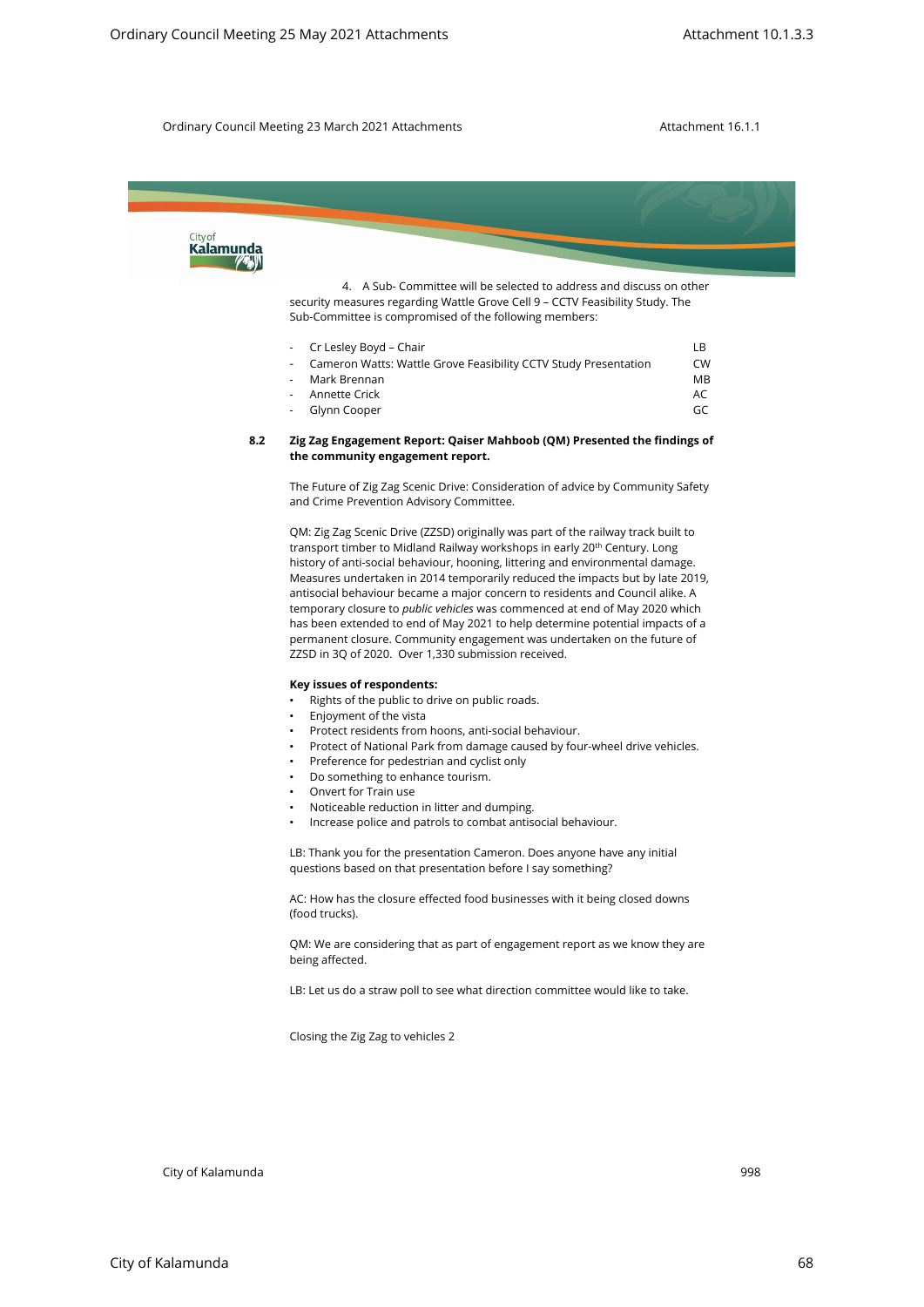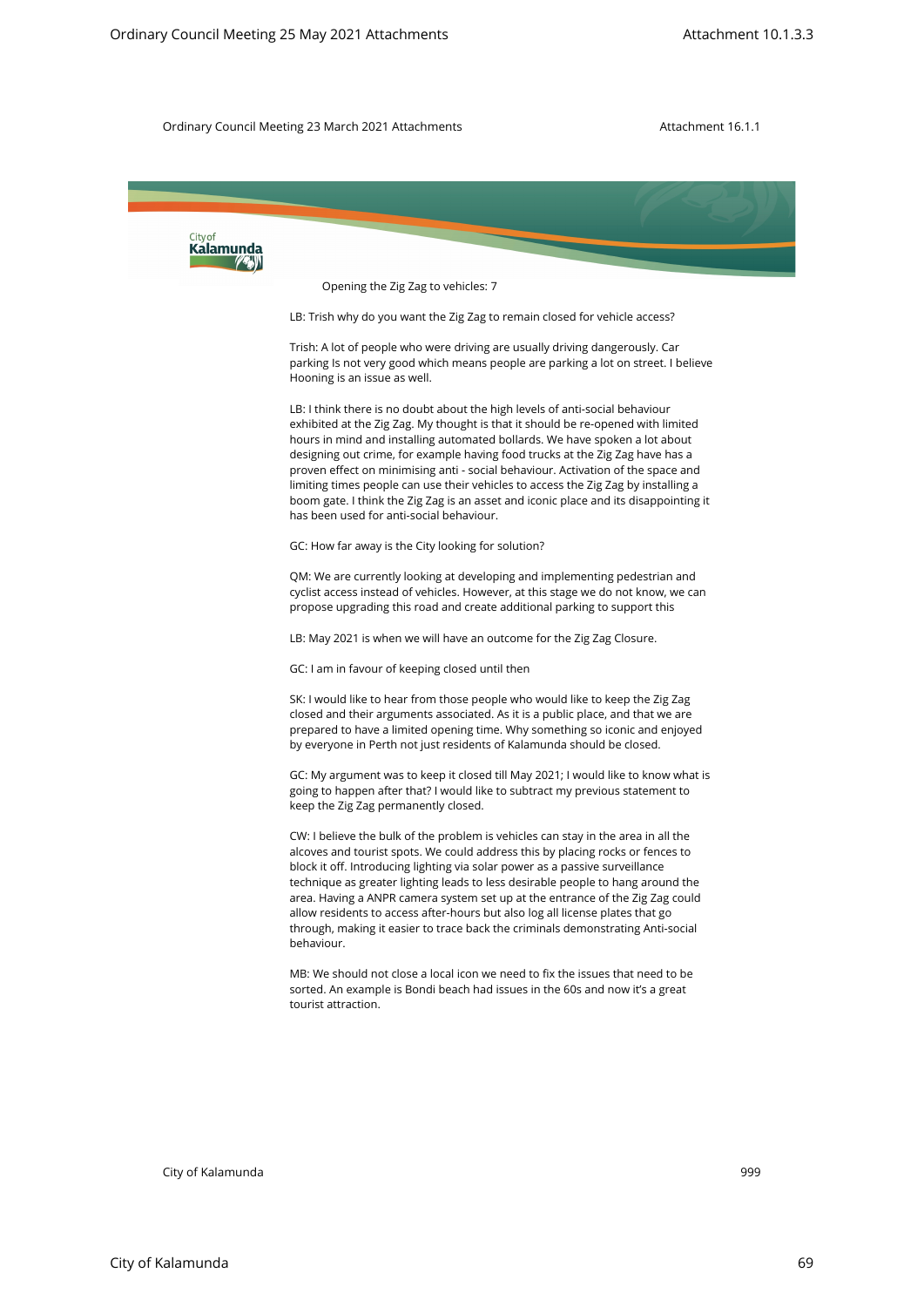